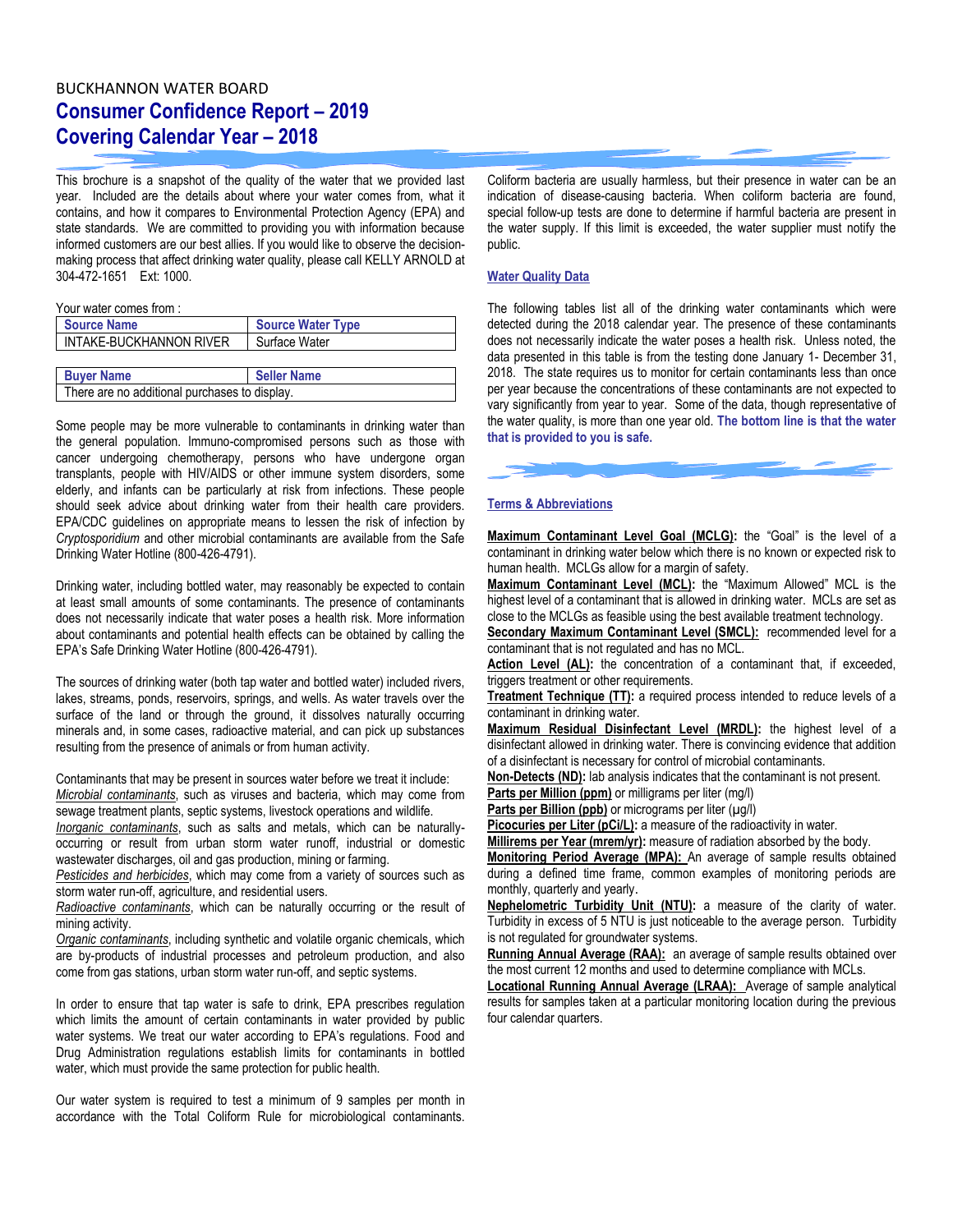## **Testing Results for: BUCKHANNON WATER BOARD**

| <b>DOM:</b><br><b>robiologica</b><br>Mici                                                                                           | ≺esult | $\overline{\phantom{a}}$<br>MUL | ---<br><b>MCL'</b> | <b>Source</b><br><b>Lypica</b> |  |
|-------------------------------------------------------------------------------------------------------------------------------------|--------|---------------------------------|--------------------|--------------------------------|--|
| ່ 2018<br>No<br>`the √<br>.esults were '<br>∶alendar<br>Yearof∶<br>Jetected<br>Found in<br>udlit"<br>vu<br>$\overline{\phantom{a}}$ |        |                                 |                    |                                |  |

| <b>Requlated Contaminants</b> | <b>Collection</b><br><b>Date</b> | <b>Highest</b><br><b>Value</b> | Range<br>(low/high) | <b>Unit</b> | <b>MCL</b> | <b>MCLG</b> | <b>Typical Source</b>                                                                                                           |
|-------------------------------|----------------------------------|--------------------------------|---------------------|-------------|------------|-------------|---------------------------------------------------------------------------------------------------------------------------------|
| ANTIMONY, TOTAL               | 4/5/2018                         | 1.2                            | 1.2                 | ppb         | 6          | -6          | refineries;<br>fire<br>Discharge<br>petroleum<br>from<br>retardants; ceramics; electronics; solder                              |
| <b>BARIUM</b>                 | 4/5/2018                         | 0.027                          | 0.027               | ppm         |            |             | Discharge of drilling wastes: Discharge from<br>metal refineries; Erosion of natural deposits                                   |
| <b>FLUORIDE</b>               | 4/5/2018                         | 0.66                           | 0.66                | ppm         | 4          | 4           | Erosion of natural deposits; Water additive<br>which promotes strong teeth; Discharge from<br>fertilizer and aluminum factories |
| <b>NICKEL</b>                 | 4/5/2018                         | 0.0016                         | 0.0016              | MG/L        | 0.1        | 0.1         |                                                                                                                                 |
| <b>NITRATE</b>                | 4/5/2018                         | 0.68                           | 0.68                | ppm         | 10         | 10          | Runoff from fertilizer use; Leaching from septic<br>tanks, sewage; Erosion of natural deposits                                  |

| <b>Disinfection Byproducts</b>   | <b>Monitoring</b><br><b>Period</b> | <b>Highest</b><br><b>RAA</b> | Range<br>(low/high) | Unit | <b>MCL</b> | <b>MCLG</b> | <b>Typical Source</b>                     |
|----------------------------------|------------------------------------|------------------------------|---------------------|------|------------|-------------|-------------------------------------------|
| TOTAL HALOACETIC ACIDS<br>(HAA5) | 2018                               | -27                          | $10.2 - 29$         | ppb  | 60         |             | By-product of drinking water disinfection |
| <b>TTHM</b>                      | 2018                               | 46                           | 15.4<br>50.7        | ppb  | 80         |             | By-product of drinking water chlorination |

| <b>Lead and Copper</b> | <b>Monitoring</b><br><b>Period</b> | 90 <sup>th</sup><br><b>Percentile</b> | Range<br>(low/high) | <b>Unit</b> | <b>AL</b> | <b>Sites</b><br><b>Over AL</b> | <b>Typical Source</b>                                                                                                 |
|------------------------|------------------------------------|---------------------------------------|---------------------|-------------|-----------|--------------------------------|-----------------------------------------------------------------------------------------------------------------------|
| COPPER, FREE           | 2014 - 2016                        | 0.082                                 | $0.0041 - 0.099$    | ppm         | .3        |                                | household<br>plumbina<br>Corrosion of<br>systems:<br>Erosion of natural deposits; Leaching from wood<br>preservatives |

If present, elevated levels of lead can cause serious health problems, especially for pregnant women and young children. Lead in drinking water is primarily from materials and components associated with service lines and home plumbing. Your water system is responsible for providing high quality drinking water, but cannot control the variety of materials used in plumbing components. When your water has been sitting for several hours, you can minimize the potential for lead exposure by flushing your tap for 30 seconds to 2 minutes before using water for drinking or cooking. If you are concerned about lead in your water, you may wish to have your water tested. Information on lead in drinking water, testing methods, and steps you can take to minimize exposure is available from the Safe Drinking Water Hotline or at [http://www.epa.gov/safewater/lead.](http://www.epa.gov/safewater/lead)

| <b>Total Organic Carbon</b><br><b>Lowest Month for Removal</b> |                   | <b>Number of Samples</b> | <b>Actual Removal Ratio</b> |               | <b>Required Removal Ratio</b> |  |           | <b>Lowest Monthly Removal Ratio</b> |      |
|----------------------------------------------------------------|-------------------|--------------------------|-----------------------------|---------------|-------------------------------|--|-----------|-------------------------------------|------|
| 1/1/2018 - 3/31/2018                                           |                   |                          |                             |               |                               |  | RATIO     |                                     | 1.00 |
|                                                                |                   |                          |                             |               |                               |  |           |                                     |      |
| Dadislasias Cantaminante                                       | <b>Collection</b> | <b>Highest</b>           | Range                       | <b>Illnit</b> | <b>MOI</b>                    |  | $MCI$ $C$ | <b>Tunical Course</b>               |      |

| <b>Radiological Contaminants</b>                                       | <b>Collection</b><br><b>Date</b> | <b>Highest</b><br><b>Value</b> | Range<br>(low/high) | Unit | <b>MCL</b> | BAOI C<br>MULU | <b>Typical Source</b> |
|------------------------------------------------------------------------|----------------------------------|--------------------------------|---------------------|------|------------|----------------|-----------------------|
| f 2018<br>No⊾<br>Detected Results were Found in the Calendar Year of 2 |                                  |                                |                     |      |            |                |                       |

| <b>Health</b><br><b>Contaminants-Non</b><br><b>Based</b><br>Secondary<br><b>Maximum</b><br><b>Contaminants-No</b><br>Federal<br><b>Contaminant Level (MCL) Established.</b> | <b>Collection Date</b> | <b>Highest Value</b> | Range<br>(low/high) | Unit | <b>SMCL</b> |
|-----------------------------------------------------------------------------------------------------------------------------------------------------------------------------|------------------------|----------------------|---------------------|------|-------------|
| CARBON, TOTAL                                                                                                                                                               | 9/12/2018              | 05. ،                | $0.35 - 1.05$       | ppm  | 10000       |
| SODIUM                                                                                                                                                                      | 4/5/2018               | 10.9                 | 10.9                | MG/L | 1000        |